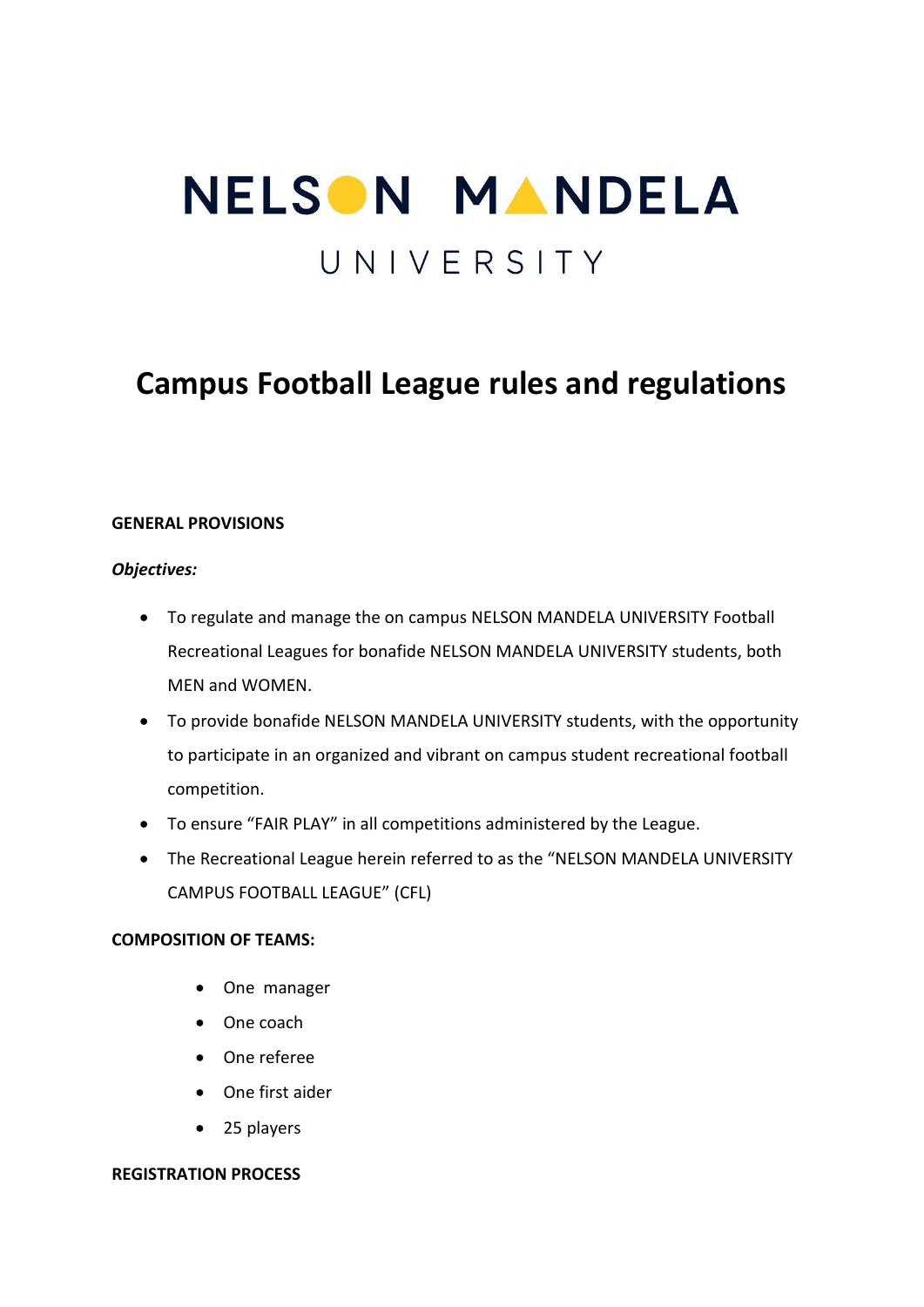- Team are to pay R500 (R20 per player) into the soccer cost center
- Payment at NELSON MANDELA UNIVERSITY cashier: cost center A333-4275 (use team name as reference)
- Electronic bank details: Official banking details

Account name: NELSON MANDELA UNIVERSITY

Standard bank, Rink Street

Cheque account number: 080263011

Branch code: 050417

Reference number: CFL team name

Proof of payment to be emailed to: [mark.tommy@mandela.ac.za](mailto:mark.tommy@mandela.ac.za) or Socceradmin@mandela.ac.za

Fax: 041 504 1858

Registration on the CFL official website [http://cfl.mandela.ac.za](http://cfl.mandela.ac.za/)

# **1. Title**

- 1.1 All the teams affiliated (inclusive of their officials, servants, or duly authorised representatives) together with all the amateur players registered for the purposes of participating in the NELSON MANDELA UNIVERSITY Campus Football League (herein after referred to as "The League") shall be bound by the Rules and Regulations contained hereunder and the SAFA uniformed competition rules.
- 1.2 The NELSON MANDELA UNIVERSITY Campus Football League is presently made up, amongst others, of the NELSON MANDELA UNIVERSITY Campus Football League teams playing and registered under the NELSON MANDELA UNIVERSITY Campus Football League.
- 1.3 The league shall consist of the two (2) section i.e. Men's and Women's section. The maximum number of registered teams as referred to in 1.2, shall be Twenty-one (21) for Men's section and Eight (8) for Women's section.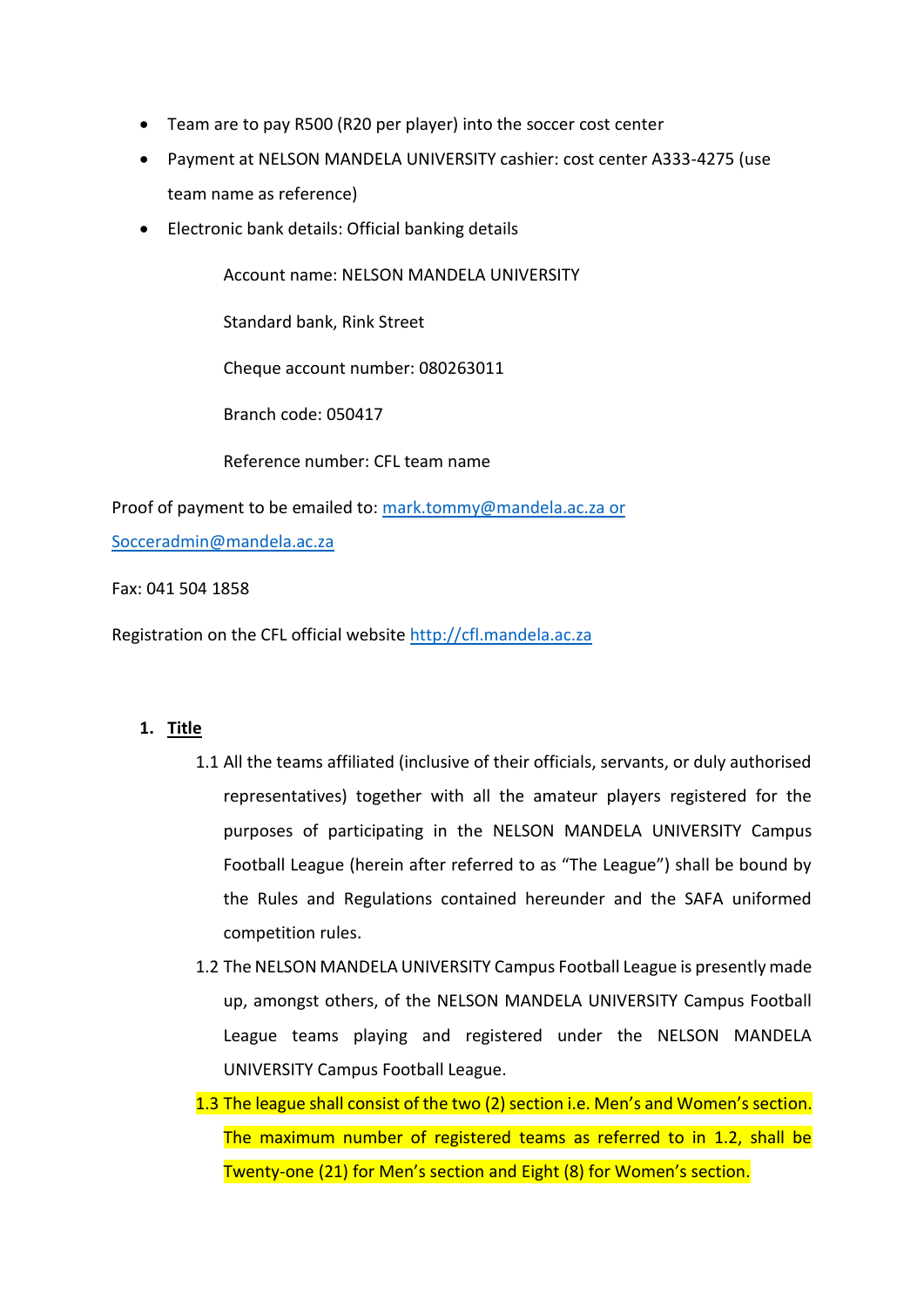# **2. Trophies and Awards**

- 2.1 The winner of the Competition shall be awarded the Nelson Mandela University Campus Football League Trophy. The Trophy shall be returned to Nelson Mandela University Madibaz Football Club Official before the end of the academic year after the trophy was won.
- 2.2 Should the trophy be damaged or lost it will be replaced by the team that won it.

#### **3. Structure of the Competition**

- 3.1 The Nelson Mandela University Campus Football League shall be played as follows:
	- 3.1.1 **MEN section:** The Nelson Mandela University Campus football league will be played as a one league round format, with due consideration of the number of teams and match days available.
	- 3.1.2 All the men games will be played either on Saturdays or/and Sundays as determined by the LOC
	- 3.1.3 Twenty-one match days identified as per Nelson Mandela University CFL year plan available for competition.
	- 3.1.4 No matches will be played during EXAMS or RECESS.
	- 3.1.5 **WOMEN section:** The Nelson Mandela University Campus football League will be played as a two round league format, with due consideration of the amount of teams and the match days available.
	- 3.1.6 All the games will be played either on Saturday or/and Sunday as determined by the LOC.
	- 3.1.7 Thirteen match days identified as per Nelson Mandela University CFL year plan available for competition

# **4. Eligibility of players**

4.1 Only registered players are eligible to participate in the Campus Football League. By the act of registering, a player agrees to abide by the rules and regulations the CFL and other statutes that regulate football such as SAFA and FIFA,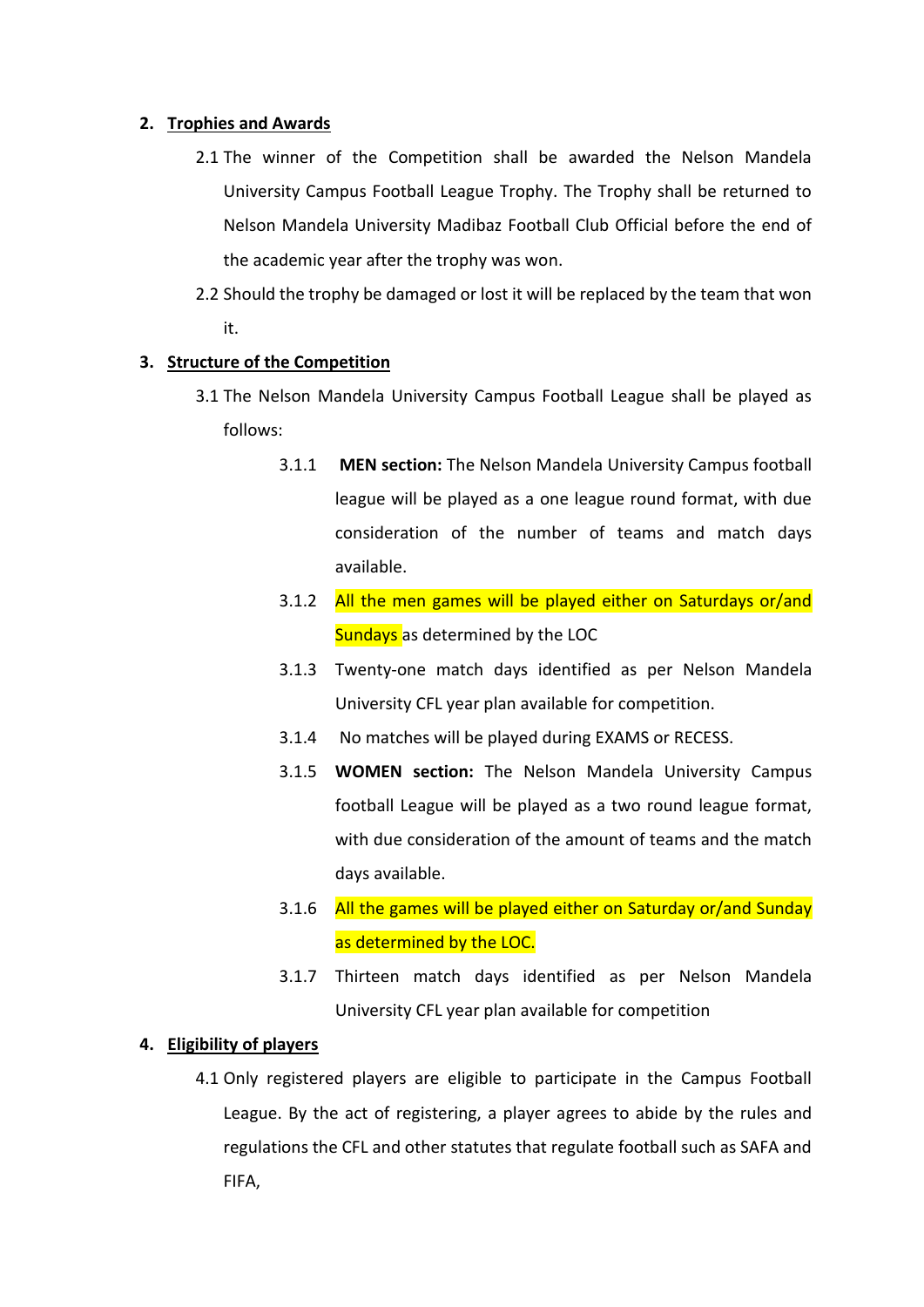- 4.2 Players shall be bona fide students in terms of the definition of bona fide student contained in the USSA Rules and be registered according to Campus Football League Registration database for the particular team.
- 4.3 Any team found to have fielded a non bona fide student shall be charged with misconduct and will have to appear before the Disciplinary Committee.
- 4.4 The League will issue "PLAYERS CARDS" which has to be produced before entering the field of play. NO PLAYERS CARD, NO PLAY RULE applicable. A student card, for eligible players, may be used when the player's card is not available.
- 4.5 It shall be an offence to submit any false information when registering a player. The onus shall be on the player's team to reasonably ensure that the information submitted is accurate in every respect, and that all requirements are adhered to. The issuing of a card does not absolve the team of this responsibility.
- 4.6 Players may only be registered during one of the two annual registration periods fixed by the relevant association.
- 4.7 In the case of the Top 8 knockout, the team found guilty of these offences shall forfeit the MATCH even if the won it.

# **5. Registration and Transfer of Players**

- 5.1 A player to be eligible to participate in the Campus Football League shall registered at any club of choice registered in the CFL.
- 5.2 A player may only be registered one club per semester. During this period, the player is only eligible to play official matches for only one club. As an exception to this rule, a player may request clearance from both his or her club and the CFL LOC to move between two clubs during one semester if he or she DID NOT participate in any official match with other club.
- 5.3 **Under no circumstances a club use a player that is not registered in their team. A club or player contravening this rule will be punished by the Campus Football League as the per the rule and regulations of the game [see Rule 4.3 and 4.7 of the Campus Football League]**

# **6. Protests, Disputes and Complaints**

6.1 Protests against the referee's and /or the referee's assistant decision and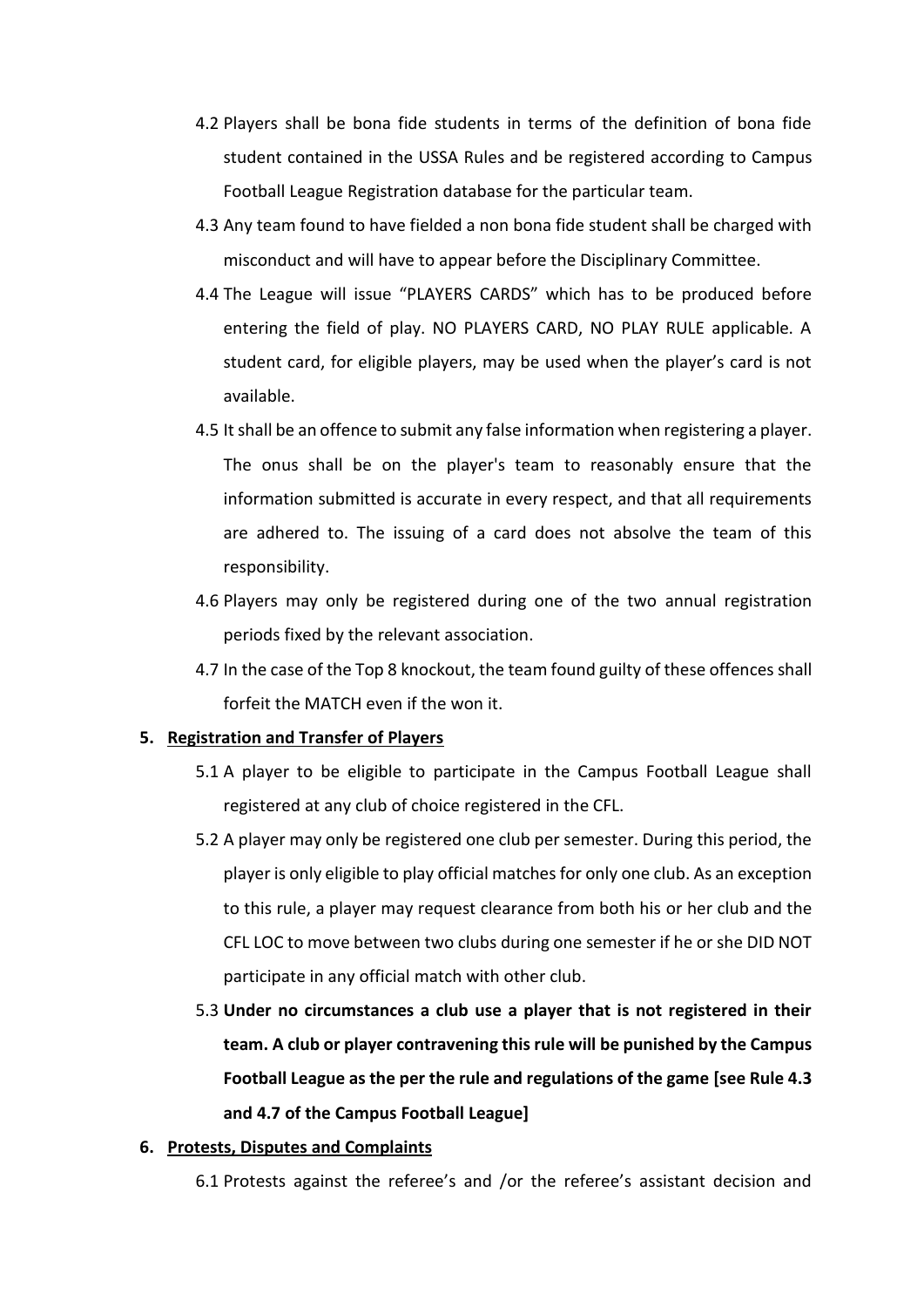timekeeping shall be inadmissible.

- 6.2 Once the winning team has been proclaimed no protest relating to any aspect of the Competition shall be allowed.
- 6.3 All protests shall be in the first instance be lodged orally by the team captain with the referee on the field of play before the final whistle. The signatures of the two captains must be on the team sheet of the game concerned at the end of the said match.
- 6.4 Every protest, dispute or complaint must be made in writing and must contain the particulars upon which it is founded and must be handed to the Nelson Mandela University CFL administrators on match day for them to submit to Sport Manager-Football within Two working days.

# **7. Dates and Venues of Matches**

- 7.1 The dates and venues of matches shall be set by CFL.
- 7.2 Should a team wish to change a fixture such notice shall reach the Madibaz Football offices in writing at least fourteen (14) days before the scheduled date subject to the case of emergencies or where it is impractical, the days of such notice may be less. Clubs shall be notified of fixture changes, in writing at least 72 hours prior to the match.

#### **8. Disciplinary Committee**

- 8.1 The Sports Manager will constitute a Disciplinary committee as follow, 1 x Football Club Chairperson, 1 x CFL Administrator, 1 x Referee).
- 8.2 Should the offence be beyond the powers of the Sports Manager and the Disciplinary Committee, the matter will be referred to the Deputy Director Sport for a determination, which will be final and binding.

#### **9. Matches In Accordance with the Laws of the Game**

9.1 All matches shall be played according to the Laws of the game authorised by the International Football Association Board and published by FIFA.

#### **10. Duration of Matches**

- 10.1Each match for men shall last eighty (80) minutes two periods of thirty five (35) minutes, with the interval of not more than 10 minutes.
- 10.2Each match for the women shall last seventy (70) minutes two periods of thirty (30) minutes with the interval of not more than 10 minutes.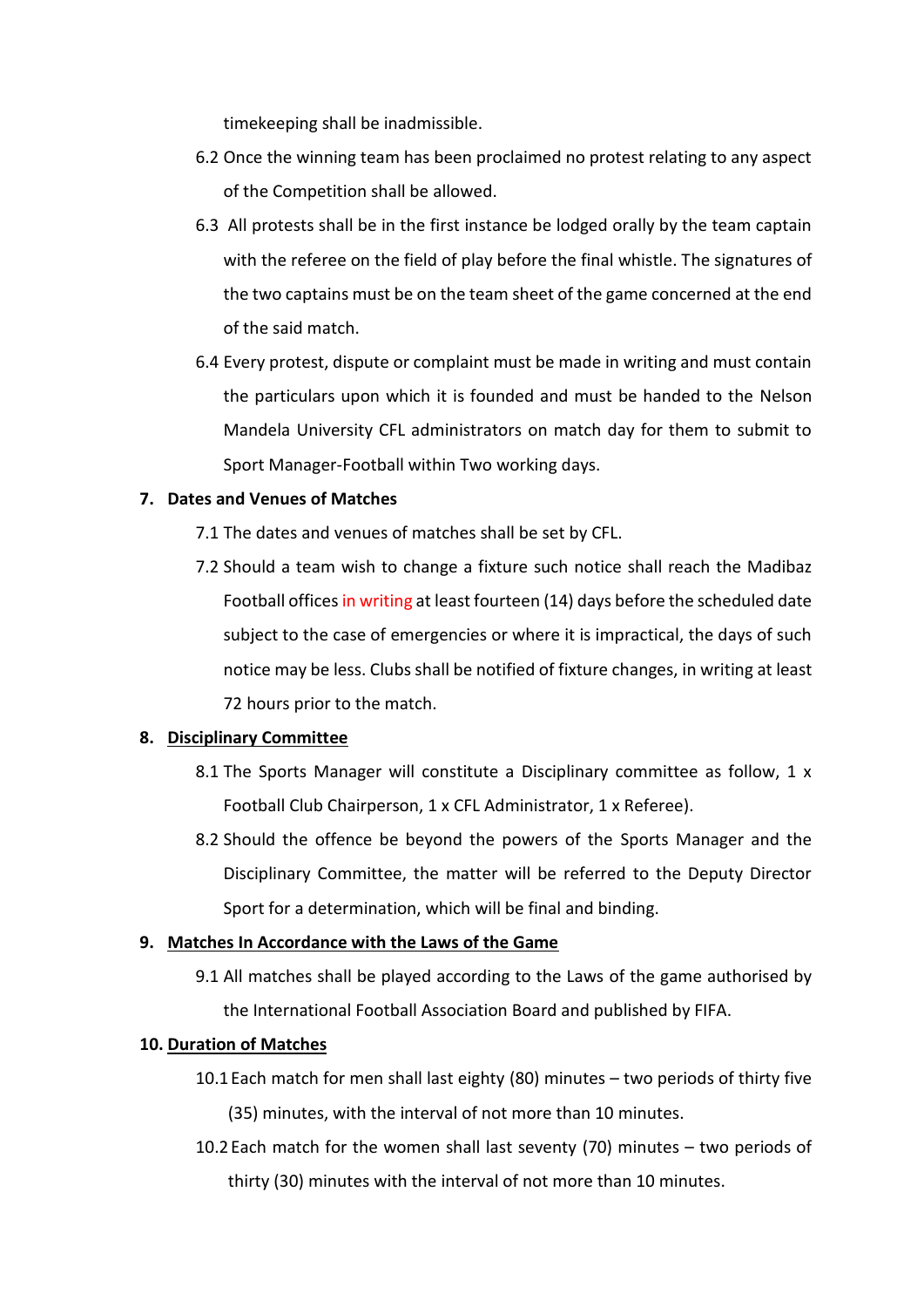# **11. Fields of Play, Footballs**

11.1The football used shall be in accordance with the Laws of the game.

11.2The home team (the team named first in the fixture) shall supply the match ball, provided that the referee may accept a ball from the away team if the home team is unable to provide a ball of sufficient quality.

#### **12. Players sent off, cautions**

- 12.1Any player sent off the field is automatically suspended for the next (1) one match in this Competition.
- 12.2Nelson Mandela University CFL administrators present at the matches are to keep record of all players and club officials sent off. Administrators are not obliged to inform the player or team.
- 12.3The onus will be on the player's team or official to keep their own accurate records of the red cards and accumulation of yellow card offences and to ensure that the player or club official immediately serves the periods of suspension set out above.

# **13. Teams arriving late**

- 13.1In the event of a team not being present and ready to play at the scheduled kick-off time the referee and opposition shall allow a period of (10) ten minutes grace.
- 13.2The grace period may only be extended if both the referee and the opponents agree to such extension.
- 13.3Where a match is not played because of the late or non arrival of a team, it's opponents in the said match shall receive a walkover (2-0 win) unless the defaulting team can prove to the satisfaction of the Disciplinary Committee that extenuating circumstances beyond their control were the cause of them defaulting. Transport challenges is NOT an accepted excuse.

#### **14. Injuries, Accidents or Illness**

14.1Neither Nelson Mandela University Madibaz Football Club nor any of its Sponsors and Members (Campus Football League) shall have any liability of any nature whatsoever to any person for any injury, accident, sickness, loss or damages which that person may suffer by reason of taking part in the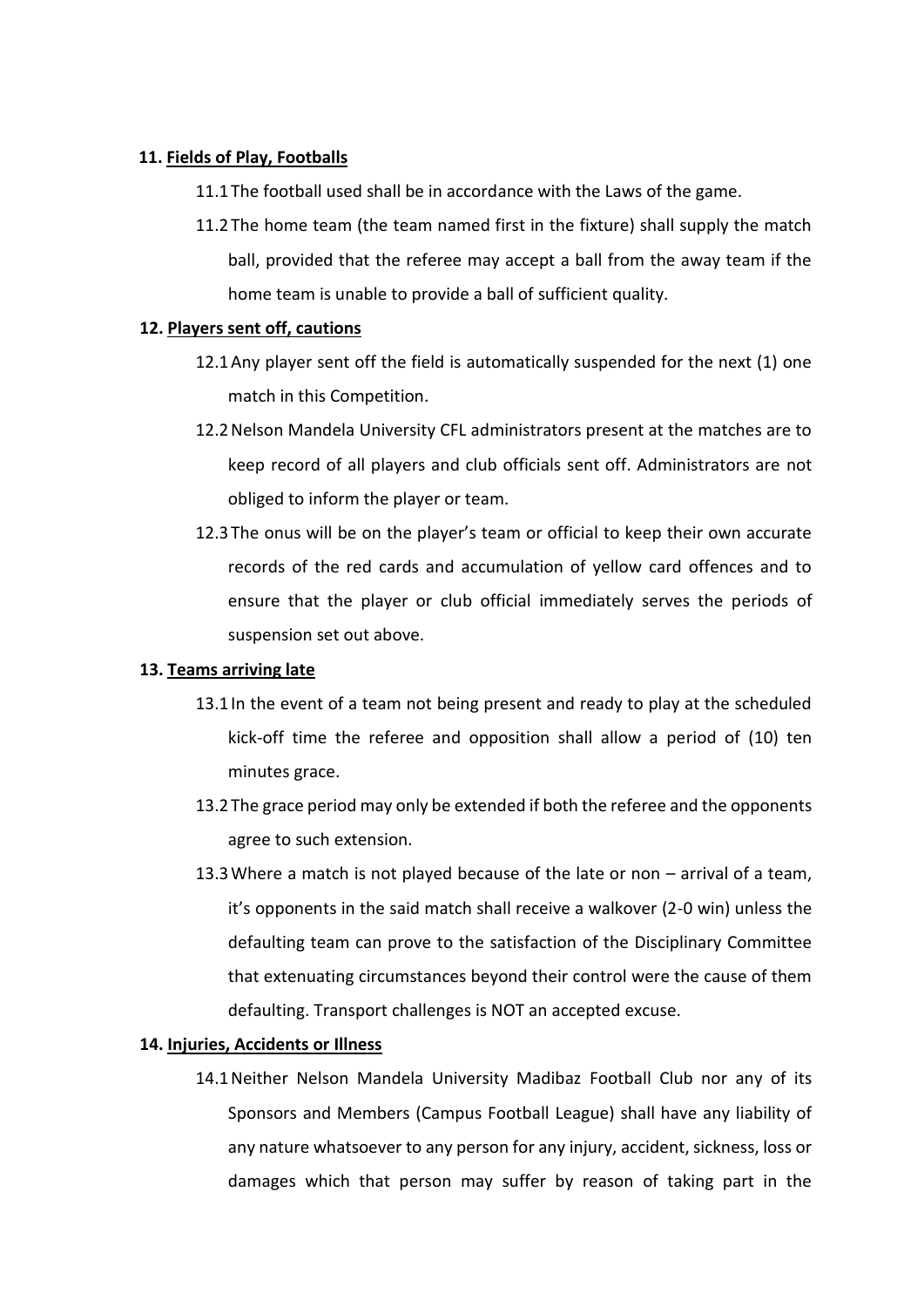Competition

#### **15. Referees and assistants**

- 15.1Each team is to provide a referee and two assistant referees and they do not have to have formal training but must have a clear understanding of the rules of the game as per FIFA, SAFA and USSA.
- 15.2Should there be no referee, the LOC shall find a replacement match referees not affiliated to the playing teams
- 15.3The team/s who failed to provide match official/s will be deducted one (1) point as a penalty.

#### **16. Technical Rules**

#### 16.1**Top 8 or any Tournament organised by the league:**

- 16.1.1 Knock Out Format.
- 16.1.2 In event of a draw, the winner will be determined by a penalty shootout as per FIFA / SAFA Rules.

#### 16.2**League Formats:**

- 16.2.1 Win equals 3 points
- 16.2.2 Draw equals 1 point.
- 16.2.3 Lose equals 0 points.

# **17. Other Matters**

17.1Matters not provided for in these Regulations shall be dealt with in terms of the SAFA UNIFORMED COMPETITION RULES.

#### **18. Team Sheets**

- 18.1Clubs shall submit duly completed team sheets to the referee at least ten (10) minutes prior to the start of play. Such list to include:
	- 18.1.1 The full names (surname first) of the eleven players starting the game.
	- 18.1.2 The full names (surname first) of the seven substitutes which may be utilised during the game.
	- 18.1.3 The full names of the club officials positioned in the technical areas for the game.

18.2If a player's name appears on the team sheet he/she shall be deemed, for the